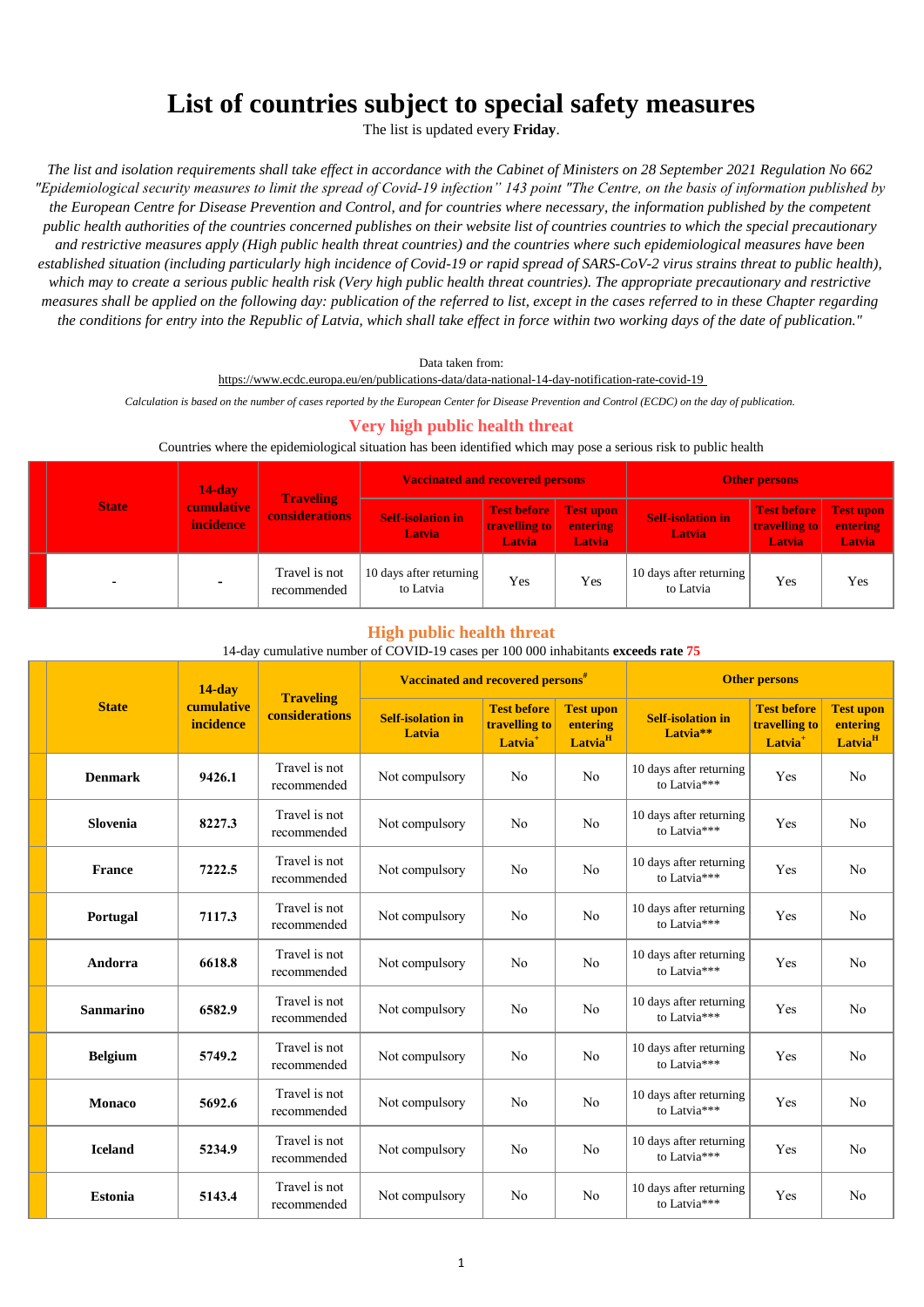| Luxembourg         | 5079.8 | Travel is not<br>recommended | Not compulsory | No             | N <sub>0</sub> | 10 days after returning<br>to Latvia*** | Yes | N <sub>o</sub> |
|--------------------|--------|------------------------------|----------------|----------------|----------------|-----------------------------------------|-----|----------------|
| <b>Sweden</b>      | 5049.0 | Travel is not<br>recommended | Not compulsory | No             | No             | 10 days after returning<br>to Latvia*** | Yes | No             |
| <b>Switzerland</b> | 4783.1 | Travel is not<br>recommended | Not compulsory | No             | No             | 10 days after returning<br>to Latvia*** | Yes | No             |
| <b>Norway</b>      | 4712.8 | Travel is not<br>recommended | Not compulsory | No             | No             | 10 days after returning<br>to Latvia*** | Yes | No             |
| Austria            | 4514.1 | Travel is not<br>recommended | Not compulsory | No             | N <sub>0</sub> | 10 days after returning<br>to Latvia*** | Yes | No             |
| Latvia             | 4465.9 |                              |                |                |                |                                         |     |                |
| Lithuania          | 4371.7 | Travel is not<br>recommended | Not compulsory | No             | No             | 10 days after returning<br>to Latvia*** | Yes | N <sub>o</sub> |
| <b>Netherlands</b> | 4318.1 | Travel is not<br>recommended | Not compulsory | No             | No             | 10 days after returning<br>to Latvia*** | Yes | No             |
| Liechtenstein      | 4291.9 | Travel is not<br>recommended | Not compulsory | No             | No             | 10 days after returning<br>to Latvia*** | Yes | N <sub>o</sub> |
| Czechia            | 3820.4 | Travel is not<br>recommended | Not compulsory | No             | No             | 10 days after returning<br>to Latvia*** | Yes | No             |
| <b>Cyprus</b>      | 3400.4 | Travel is not<br>recommended | Not compulsory | No             | No             | 10 days after returning<br>to Latvia*** | Yes | N <sub>o</sub> |
| Croatia            | 2914.8 | Travel is not<br>recommended | Not compulsory | No             | No             | 10 days after returning<br>to Latvia*** | Yes | No             |
| <b>Spain</b>       | 2847.6 | Travel is not<br>recommended | Not compulsory | No             | No             | 10 days after returning<br>to Latvia*** | Yes | N <sub>o</sub> |
| <b>Italy</b>       | 2707.6 | Travel is not<br>recommended | Not compulsory | No             | No             | 10 days after returning<br>to Latvia*** | Yes | No             |
| Slovakia           | 2559.4 | Travel is not<br>recommended | Not compulsory | No             | No             | 10 days after returning<br>to Latvia*** | Yes | N <sub>o</sub> |
| Greece             | 2417.9 | Travel is not<br>recommended | Not compulsory | N <sub>o</sub> | No             | 10 days after returning<br>to Latvia*** | Yes | No             |
| Germany            | 2197.7 | Travel is not<br>recommended | Not compulsory | No             | No             | 10 days after returning<br>to Latvia*** | Yes | No             |
| <b>Hungary</b>     | 2100.1 | Travel is not<br>recommended | Not compulsory | No             | No             | 10 days after returning<br>to Latvia*** | Yes | No             |
| <b>Bulgaria</b>    | 1740.4 | Travel is not<br>recommended | Not compulsory | No             | No             | 10 days after returning<br>to Latvia*** | Yes | No             |
| <b>Finland</b>     | 1639.8 | Travel is not<br>recommended | Not compulsory | No             | No             | 10 days after returning<br>to Latvia*** | Yes | No             |
| <b>Ireland</b>     | 1523.8 | Travel is not<br>recommended | Not compulsory | No             | No             | 10 days after returning<br>to Latvia*** | Yes | No             |
| Romania            | 1513.5 | Travel is not<br>recommended | Not compulsory | No             | No             | 10 days after returning<br>to Latvia*** | Yes | No             |
| Poland             | 1482.3 | Travel is not<br>recommended | Not compulsory | No             | No             | 10 days after returning<br>to Latvia*** | Yes | No             |
| <b>Malta</b>       | 593.9  | Travel is not<br>recommended | Not compulsory | No             | No             | 10 days after returning<br>to Latvia*** | Yes | No             |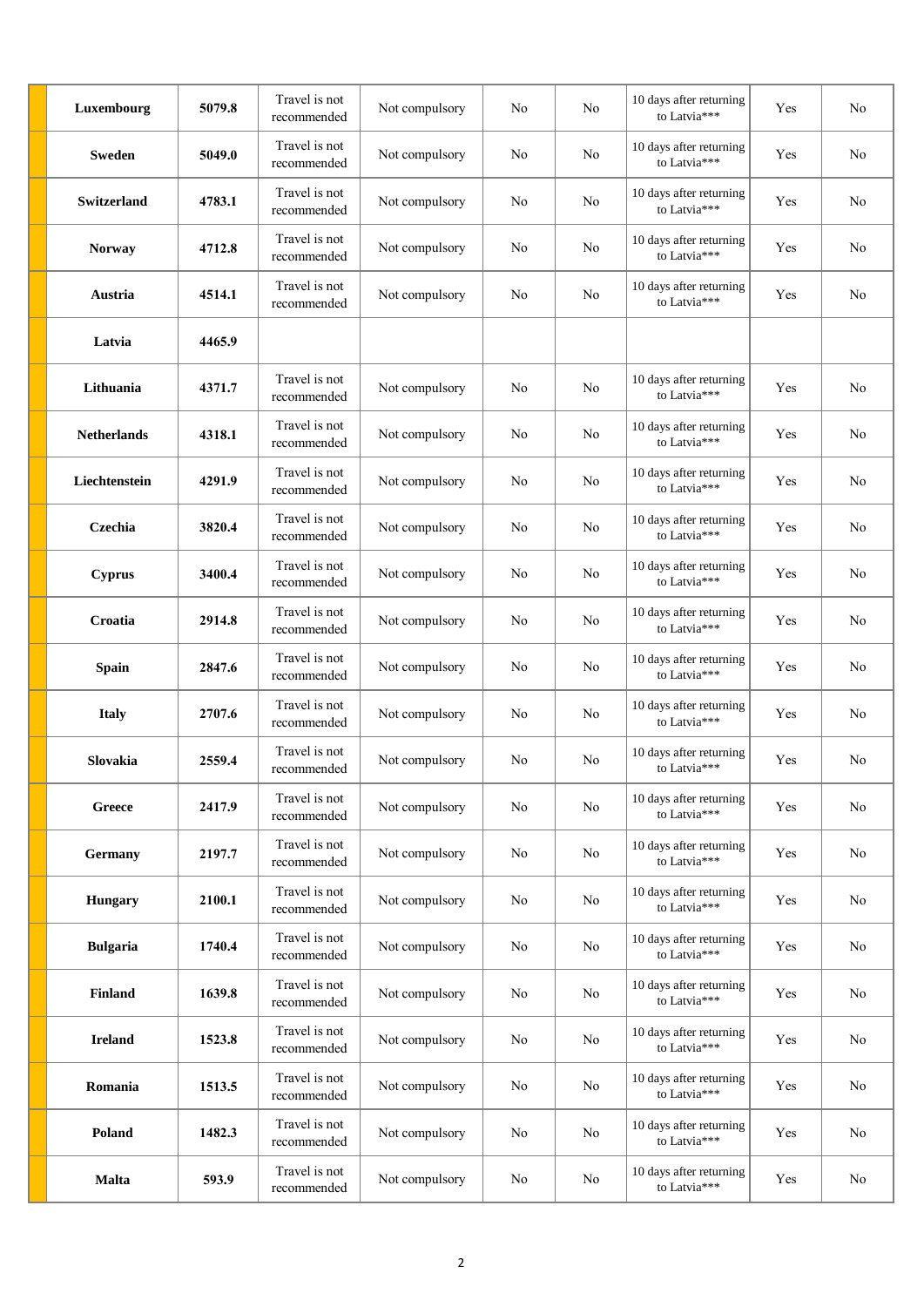# **Low public health threat**

|              | $14$ -day<br>cumulative<br>incidence | <b>Traveling</b><br>considerations | Vaccinated and recovered persons <sup>#</sup> |                                               |                                        | Other persons                      |                                                            |                                        |
|--------------|--------------------------------------|------------------------------------|-----------------------------------------------|-----------------------------------------------|----------------------------------------|------------------------------------|------------------------------------------------------------|----------------------------------------|
| <b>State</b> |                                      |                                    | <b>Self-isolation in</b><br>Latvia            | <b>Test before</b><br>travelling to<br>Latvia | <b>Test upon</b><br>entering<br>Latvia | <b>Self-isolation in</b><br>Latvia | <b>Test before</b><br>travelling to<br>Latvia <sup>+</sup> | <b>Test upon</b><br>entering<br>Latvia |
| Vatican      | 0.0                                  | Follow standard<br>precautions     | Not compulsory                                | No                                            | No                                     | Not compulsory                     | Yes                                                        | N <sub>o</sub>                         |

14-day cumulative number of COVID-19 cases per 100 000 inhabitants **does not exceed rate 75**

## **Countries and territories outside the EU/EEA**

 The list of included countries of which crossing of the external EU border is permitted is defined in the Council's of Europe "Council recommendation on the temporary restriction on non-essential travel into the EU and the possible lifting of such restriction" Appendix I \*\*\*\*

|              |                                           | $14$ -day                          |                                    | <b>Vaccinated and recovered persons</b>       |                                                     |                                                  | <b>Other persons</b>                                       |                                                          |                |  |
|--------------|-------------------------------------------|------------------------------------|------------------------------------|-----------------------------------------------|-----------------------------------------------------|--------------------------------------------------|------------------------------------------------------------|----------------------------------------------------------|----------------|--|
| <b>State</b> | cumulative<br>incidence                   | <b>Traveling</b><br>considerations | <b>Self-isolation in</b><br>Latvia | <b>Test before</b><br>travelling to<br>Latvia | <b>Test upon</b><br>entering<br>Latvia <sup>H</sup> | <b>Self-isolation in</b><br>Latvia <sup>**</sup> | <b>Test before</b><br>travelling to<br>Latvia <sup>+</sup> | <b>Test upon</b><br>entering<br>Latvia <sup>&amp;H</sup> |                |  |
|              | Other countries not<br>shown in this list |                                    | Travel is not<br>recommended       | Not compulsory                                | No                                                  | No                                               | 10 days after returning<br>to Latvia***                    | Yes                                                      | Yes            |  |
|              | <b>Uruguay</b>                            | 4307.1                             | Travel is not<br>recommended       | Not compulsory                                | No                                                  | No                                               | 10 days after returning<br>to Latvia***                    | Yes                                                      | Yes            |  |
|              | <b>Bahrain</b>                            | 2124.8                             | Travel is not<br>recommended       | Not compulsory                                | No                                                  | No                                               | 10 days after returning<br>to Latvia***                    | Yes                                                      | Yes            |  |
|              | <b>United Kingdom</b>                     | 1824.8                             | Travel is not<br>recommended       | Not compulsory                                | No                                                  | No                                               | 10 days after returning<br>to Latvia***                    | Yes                                                      | N <sub>o</sub> |  |
|              | <b>Oatar</b>                              | 1789.8                             | Travel is not<br>recommended       | Not compulsory                                | No                                                  | No                                               | 10 days after returning<br>to Latvia***                    | Yes                                                      | Yes            |  |
|              | Peru                                      | 1783.3                             | Travel is not<br>recommended       | Not compulsory                                | No                                                  | No                                               | 10 days after returning<br>to Latvia***                    | Yes                                                      | Yes            |  |
|              | Kuwait                                    | 1401.5                             | Travel is not<br>recommended       | Not compulsory                                | No                                                  | No                                               | 10 days after returning<br>to Latvia***                    | Yes                                                      | Yes            |  |
|              | Colombia                                  | 793.3                              | Travel is not<br>recommended       | Not compulsory                                | N <sub>0</sub>                                      | No                                               | 10 days after returning<br>to Latvia***                    | Yes                                                      | Yes            |  |
|              | <b>Chile</b>                              | 788.4                              | Travel is not<br>recommended       | Not compulsory                                | No                                                  | No                                               | 10 days after returning<br>to Latvia***                    | Yes                                                      | Yes            |  |
|              | <b>United Arab</b><br><b>Emirates</b>     | 353.9                              | Travel is not<br>recommended       | Not compulsory                                | No                                                  | No                                               | 10 days after returning<br>to Latvia***                    | Yes                                                      | Yes            |  |
|              | Saudi Arabia                              | 198.2                              | Travel is not<br>recommended       | Not compulsory                                | No                                                  | No                                               | 10 days after returning<br>to Latvia***                    | Yes                                                      | Yes            |  |
|              | <b>South Korea</b>                        | 144.4                              | Travel is not<br>recommended       | Not compulsory                                | No                                                  | No                                               | 10 days after returning<br>to Latvia***                    | Yes                                                      | Yes            |  |
|              | Rwanda                                    | 54.2                               | Travel is not<br>recommended       | Not compulsory                                | No                                                  | No                                               | Not compulsory                                             | Yes                                                      | N <sub>o</sub> |  |
|              | <b>New Zealand</b>                        | 18.5                               | Travel is not<br>recommended       | Not compulsory                                | No                                                  | No                                               | Not compulsory                                             | Yes                                                      | No             |  |
|              | <b>Hong Kong SAR</b>                      | 10.2                               | Travel is not<br>recommended       | Not compulsory                                | No                                                  | No                                               | Not compulsory                                             | Yes                                                      | N <sub>o</sub> |  |